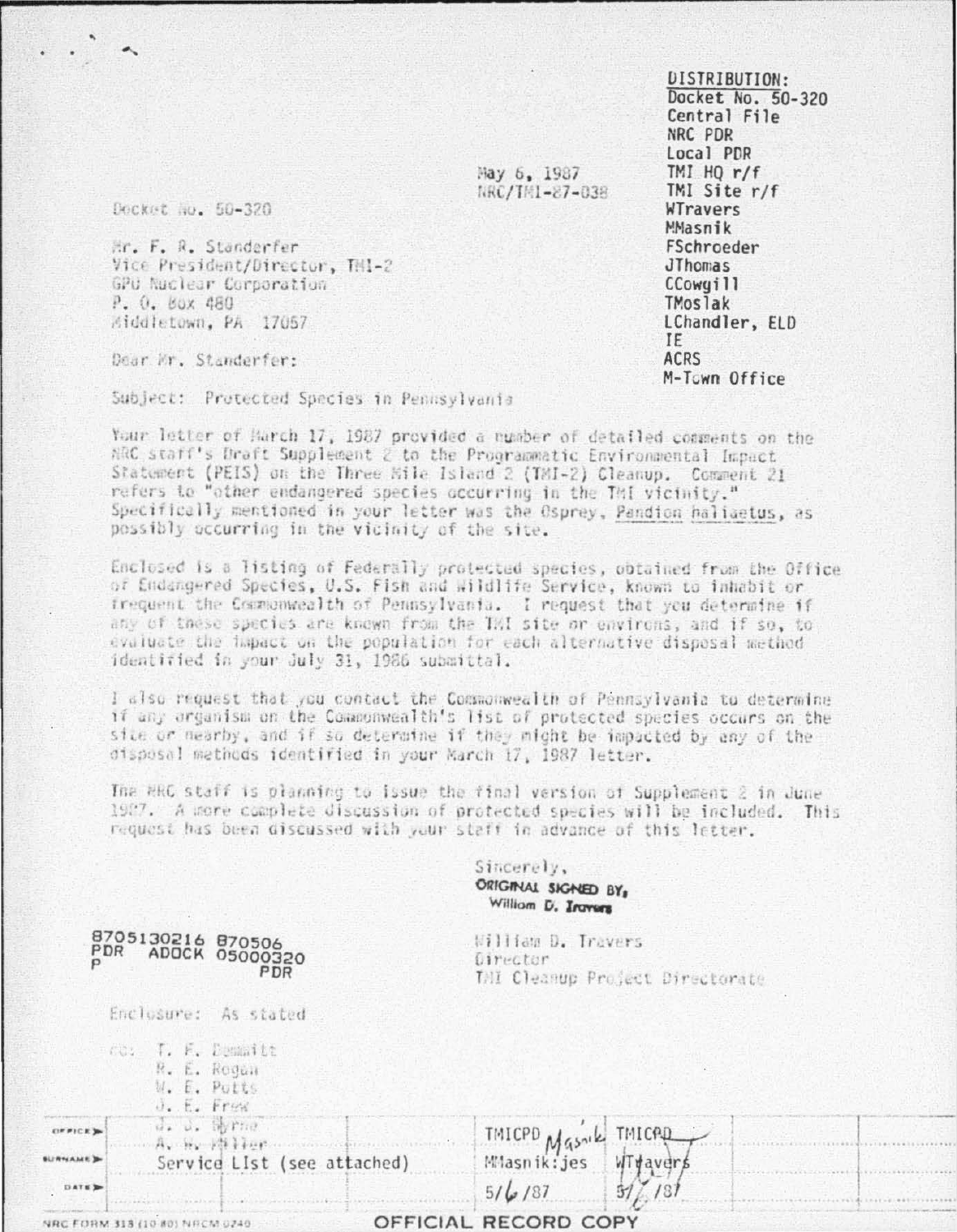PAGE NO. 00001  $04/02/87$ 

 $\lambda$ 

 $\mathcal{L}$ 

 $\zeta$ 

## FEDERALLY LISTED SPECIES IN PENNSYLVANIA

| COMMON NAME                 | SCIENTIFIC NAME           |              | <b>GROUP STATUS</b> | STATES WHERE PROTECTED                                                                                                                                                                                                                    |
|-----------------------------|---------------------------|--------------|---------------------|-------------------------------------------------------------------------------------------------------------------------------------------------------------------------------------------------------------------------------------------|
| American peregrine falcon   | Falco peregrinus anatum   | b            | E                   | AK, CA, ID, NV, AZ, UT, CO, WY, MT, NM,<br>TX.OK.ND.SD.NE.KS.IA.LA.MS.AR.<br>MO, TN, KY, OH, IL, IN, PA, WV, VA, FL,<br>GA. NC. SC. MD. DE, NJ. NY. CT. RI. MA.<br>VT. NH. ME. AL. WA. OR. MN. WI. MI. DC.<br>PR.VI                       |
| Arctic peregrine falcon     | Falco peregrinus tundrius | $\cdot b$    | T                   | AK, WA, OR, ID, CA, NV, MT, WY, UT, CO,<br>AZ, NM, TX, OK, NE, SD, ND, MN, WI, IA,<br>MI, IL, IN, OH, MO, KY, TN, AR, LA, AL,<br>MS, FL, GA, SC, NC, VA, WV, MD, DE, NJ,<br>PA, NY, CT, RI, MA, VT, NH, ME, KS, HI,<br>DC, PR, VI, Canada |
| Bald eagle                  | Haliaeetus leucocephalus  | b            | E                   | CA, ID, NV, AZ, UT, MT, CO, WY, NM, TX,<br>OK, ND, SD, NE, IA, KS, LS, MS, AR, MO,<br>TN, KY, OH, IL, IN, PA, WV, VA, FL, GA,<br>NC, SC, MD, DE, NJ, NY, RI, CT, MA, NH,<br>VT, ME, AL, LA                                                |
| Peregrine falcon            | Falco peregrinus          | b            | E(S/A)              | AZ, NM, TX, NV, UT, CA, OR, WA, CO, ID,<br>MT, ND, SD, KS, NE, OK, IA, MN, WI, MO,<br>IL, IN, MI, AR, TN, KY, OH, MS, AL, LA,<br>NC, SC, GA, FL, VA, WV, MA, NH, ME, RI,<br>CT, NJ, NY, DE, PA, DC, VT, WY, MD                            |
| Piping plover               | Charadrius melodus        | $\mathbf b$  | E                   | Great Lakes watershed<br>(IL, IN, MI, MN, NY, OH, PA, WI,<br>Canada-Ontario)                                                                                                                                                              |
| Piping plover<br>٠<br>٠     | Charadrius melodus        | b            | T                   | MT, ND, SD, NE, KS, OK, TX, IA, MO, KY,<br>TN, AR, LA, MS, AL, FL, GA, SC, NC, VA,<br>DC, MD, DE, NJ, CT, RI, MA, NH, ME, PR,<br>VI, areas other than Great<br>Lakes in<br>IL, IN, MI, NY, OH, PA, WI, MN,<br>Canada, Mexico, Carrib      |
| Orange-footed pearly mussel | Plethobasus cooperianus   | g            | E                   | AL, IN, IA, KY, OH, PA, TN                                                                                                                                                                                                                |
| Pink mucket pearly mussel   | Lampsilis orbiculata      | g            | E                   | AL, IN, IL, KY, MO, OH, PA, TN, WV                                                                                                                                                                                                        |
| Indiana bat                 | Myotis sodalis            | $\mathbf{m}$ | E                   | WI, MI, OH, IL, IN, MO, IA, KS, OK, AR,<br>AL, MS, FL, GA, SC, NC, VA, KY, TN, WV,<br>MD, PA, NY, NJ, CT, MA, VT, NH, NY                                                                                                                  |
| Small whorled pogonia       | Isotria medeoloides       | p            | E                   | CT, IL, ME, MD, MA, MI, MO, NH, NJ, NY,<br>NC, PA, RI, SC, VT, VA,<br>Canada-Ontario                                                                                                                                                      |